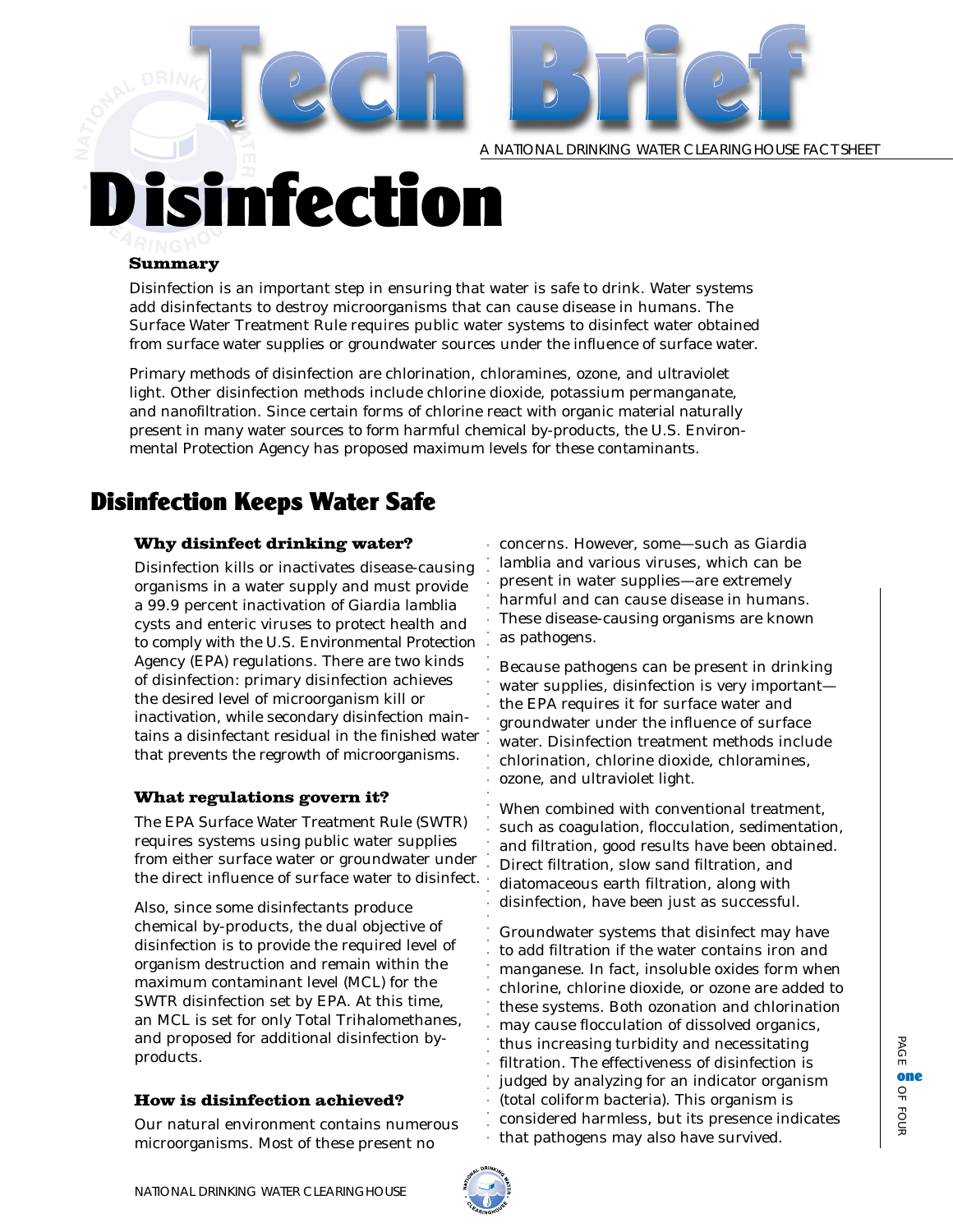# Comparing Disinfectants:

#### Chlorination (Gas)

At normal pressures, elemental chlorine is a toxic, yellow-green gas, and is liquid at high pressures.

#### **ADVANTAGES**

Chlorine is very effective for removing almost all microbial pathogens and is appropriate as both a primary and secondary disinfectant.

#### **LIMITATIONS**

Chlorine is a dangerous gas that is lethal at concentrations as low as 0.1 percent air by volume.

#### **PROCESS**

Chlorine gas is released from a liquid chlorine cylinder by a pressure reducing and flow control valve operating at a pressure less than atmospheric. The gas is led to an injector in the water supply pipe where highly pressurized water is passed through a venturi orifice creating a vacuum that draws the chlorine into the water stream. Adequate mixing and contact time must be provided after injection to ensure complete disinfection of pathogens. It may be necessary to control the pH of the water.

#### **EQUIPMENT**

A basic system consists of a chlorine cylinder, a cylinder-mounted chlorine gas vacuum regulator, a chlorine gas injector, and a contact tank or pipe. (See Diagram A on page 4.) Prudence and/or state regulations would require that a second cylinder and gas regulator be provided with a changeover valve to ensure continuity of disinfection. Additional safety and control features may be required.

A gas chlorinator should be installed in a room or chamber with direct emergency access to outside air and fitted with an exhaust fan ventilation system.

Federal and state safety regulations must be observed. If not onsite, selfcontained breathing apparatus and a chlorine cylinder repair kit should be available within a reasonable time frame and/or distance.

#### **CHEMICALS**

Chlorine gas is supplied as liquid in high pressure cylinders.

#### Chlorination (Sodium hypochlorite solution)

Sodium hypochlorite is available as a solution in concentrations of 5 to 15 percent chlorine, but is more expensive than chlorine gas (as available chlorine).

#### **ADVANTAGES**

Sodium hypochlorite is easier to handle than gaseous chlorine or calcium hypochlorite.

#### **LIMITATIONS**

Sodium hypochlorite is very corrosive and should be stored with care and kept away from equipment that can be damaged by corrosion. Hypochlorite solutions decompose and should not be stored for more than one month. It must be stored in a cool, dark, dry area.

#### **PROCESS**

Sodium hypochlorite solution is diluted with water in a mixing/holding tank. The diluted solution is injected by a chemical pump into the water supply pipe at a controlled rate. Adequate mixing and contact time must be provided.

#### **EQUIPMENT**

A basic liquid chlorination system, or hypochlorinator, includes two metering pumps (one serving as a standby), a solution tank, a diffuser (to inject the solution into the water), and tubing.

#### **CHEMICALS**

Sodium hypochlorite solution is readily available.

Sodium hypochlorite can also be generated onsite by electrolysis of sodium chloride solution in specialized proprietary equipment. The only supplies required are common salt and electricity. Hydrogen is given off as a by-product and must be safely dispersed.

aaaaaaaaaaaaaaaaaaaaaaaaaaaaa

#### Chlorination (Solid calcium hypochlorite)

Calcium hypochlorite is a white solid that contains 65 percent available chlorine and dissolves easily in water.

#### **ADVANTAGES**

When packaged, calcium hypochlorite is very stable, allowing a year's supply to be bought at one time.

#### **LIMITATIONS**

Calcium hypochlorite is a corrosive material with a strong odor that requires proper handling. It must be kept away from organic materials such as wood, cloth, and petroleum products. Reactions between calcium hypochlorite and organic material can generate enough heat to cause a fire or explosion. Calcium hypochlorite readily absorbs moisture, forming chlorine gas. Therefore, shipping containers must be emptied completely or carefully resealed.

#### **PROCESS**

Calcium hypochlorite may be dissolved in a mixing/holding tank and injected in the same manner as sodium hypochlorite. Alternatively, where the pressure can be lowered to atmospheric, such as at a storage tank, tablets of hypochlorite can be directly dissolved in the free flowing water by a proprietary device that provides flow-proportional chlorination with gravity feed of the tablets.

#### **EQUIPMENT**

The equipment used to mix the solution and inject it into the water is the same as that for sodium hypochlorite. Solutions of 1 or 2 percent available chlorine can be delivered by a diaphragm-type, chemical feed/ metering pump or by tablet chlorinator.

#### **CHEMICALS**

Calcium hypochlorite can be purchased in granular, powdered, or tablet form.

 $\begin{array}{c|c}\n\hline\n\end{array}$  a chlorine cylinder repair kit should<br>  $\begin{array}{c}\n\hline\n\end{array}$  be available within a reasonable<br>  $\begin{array}{c}\n\hline\n\end{array}$  All chlorine added to drinking water must meet American National Standards Institute (ANSI), and NSF International, formerly the National Sanitation Foundation (NSF) standards. ANSI/NSF Standard 60: Drinking Water Chemicals—Health Effects covers water treatment chemicals.

aaaaaaaaaaaaaaa

aaaaaaaaaaaaaaaa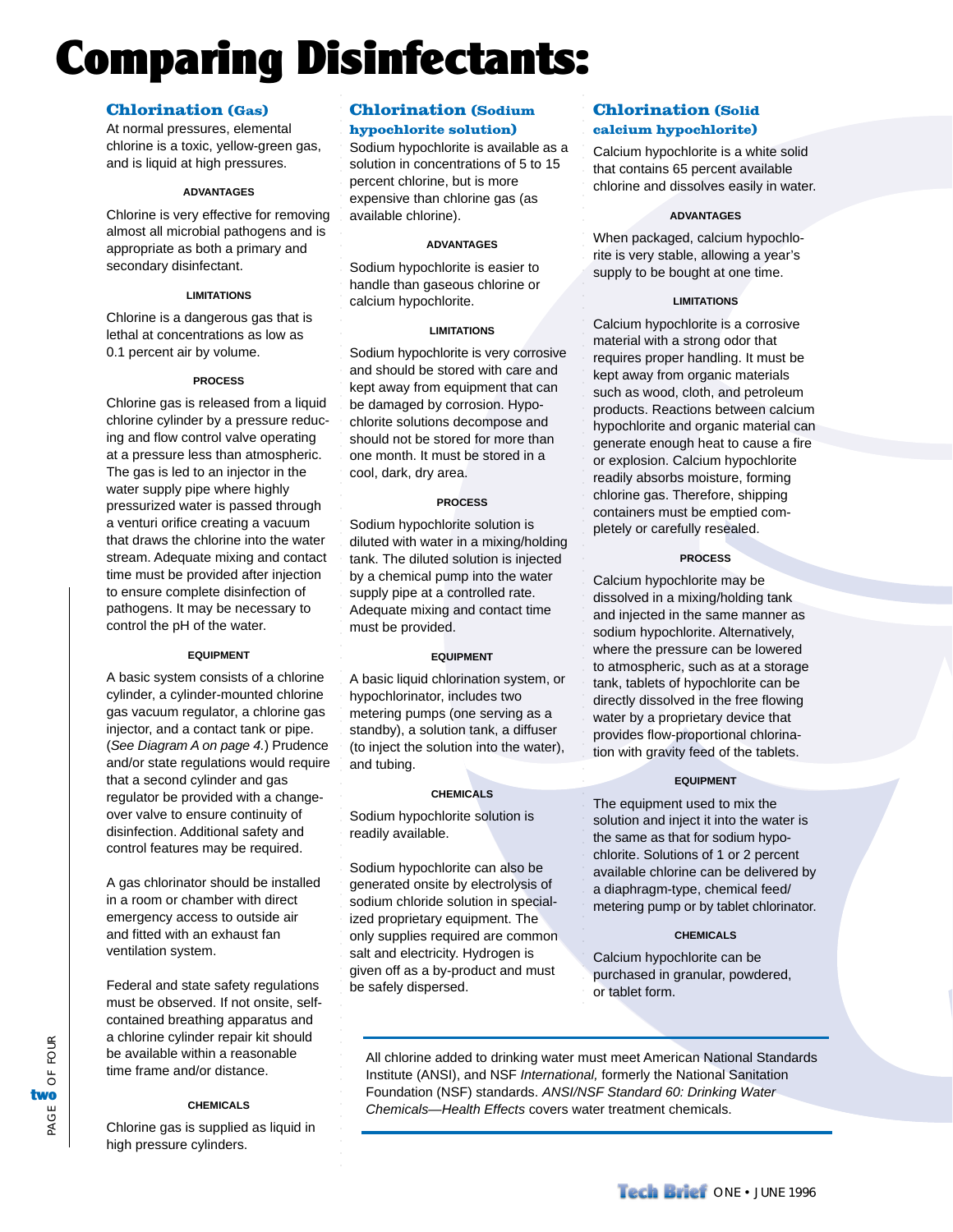#### Chloramine

Chloramines are formed when water containing ammonia is chlorinated or when ammonia is added to water containing chlorine (hypochlorite or hypochlorous acid).

#### **ADVANTAGES**

An effective bactericide that produces fewer disinfection by-products, chloramine is generated onsite. Usually, chloramine-forming reactions are 99 percent complete within a few minutes.

#### **LIMITATIONS**

Chloramine is a weak disinfectant. It is much less effective against viruses or protozoa than free chlorine. Chloramine is appropriate for use as a secondary disinfectant to prevent bacterial regrowth in a distribution system. Nitrogen trichloride appears to be the only detrimental reaction. It may be harmful to humans and imparts a disagreeable taste and odor to the water. The use of the proper amounts of each chemical reactant will avoid its production.

#### **PROCESS**

**CHIorramine**<br>Charlonines are formed when water<br>Containing ammonia is chorinated or 2 a<br>twistnaming chiornine (hypochlorite or<br>Mypochlorous add).<br>An effective bactericale that produces<br>they deprecise advertice of the seco Chlorine (gaseous solution or sodium hypochlorite) is injected into the supply main followed immediately by injection of ammonia (gaseous solution or as ammonium hydroxide). As before, adequate mixing and contact time must be provided. The mix of products produced when water, chlorine, and ammonia are combined depends on the ratio of chlorine to ammonia and the pH of the water. Chlorine-to-ammonia ratios of 5:1 should not be exceeded. If the pH drops below 5, some nitrogen trichloride may be formed.

#### **EQUIPMENT**

The generation of chloramines requires the same equipment as chlorination (gaseous or aqueous hypochlorination), plus equipment for adding ammonia (gaseous or aqueous).

#### **CHEMICALS**

Chemicals used to generate chloramine from ammonia and chlorine gas depend on the ammonia-based chemical used. Anhydrous ammonia is the least expensive, while ammonium sulfate is the most expensive.

#### **Ozonation**

Ozone, an allotrope of oxygen having 3 atoms to each molecule, is a powerful oxidizing and disinfecting agent. It is formed by passing dry air through a system of high voltage electrodes.

#### **ADVANTAGES**

Requiring shorter contact time and dosage than chlorine, ozone is widely used as a primary disinfectant in many parts of the world—but is relatively new to the U.S. Ozone does not directly produce halogenated organic materials unless a bromide ion is present.

#### **LIMITATIONS**

Ozone gas is unstable and must be generated onsite. A secondary disinfectant, usually chlorine, is required because ozone does not maintain an adequate residual in water.

#### **PROCESS**

The five major elements of an ozonation system are:

- air preparation or oxygen feed;
- electrical power supply;
- ozone generation—usually using a corona discharge cell consisting of two electrodes;
- ozone contact chamber; and
- ozone exhaust gas destruction.

#### **EQUIPMENT**

Ozonation equipment includes air preparation equipment; an ozone generator, contactor, destruction unit; and instrumentation and controls. The capital costs of ozonation systems are relatively high. Operation and maintenance are relatively complex. Electricity represents 26 to 43 percent of total operating and maintenance costs for small systems.

#### **CHEMICALS**

For many applications, pure oxygen is a more attractive ozone feed gas than air because:

- it has a higher production density,
- it requires lower energy consumption,
- it doubles the amount of ozone that can be generated per unit, and
- it requires smaller gas volumes for the same ozone output, thus lowering costs for ancillary equipment.

#### Ultraviolet Light (UV)

Ultraviolet (UV) radiation is generated by a special lamp. When it penetrates the cell wall of an organism, the cell's genetic material is disrupted and the cell is unable to reproduce.

#### **ADVANTAGES**

UV radiation effectively destroys bacteria and viruses. As with ozone, a secondary disinfectant must be used to prevent regrowth of microorganisms. UV radiation can be attractive as a primary disinfectant for small systems because:

- it is readily available,
- it produces no known toxic residuals,
- it requires short contact times, and
- the equipment is easy to operate and maintain.

#### **LIMITATIONS**

UV radiation may not inactivate Giardia lamblia or Cryptosporidium cysts, and should be used only by groundwater systems not directly influenced by surface water—where there is virtually no risk of protozoan cyst contamination. UV radiation is unsuitable for water with high levels of suspended solids, turbidity, color, or soluble organic matter. These materials can react with or absorb the UV radiation, reducing the disinfection performance.

#### **PROCESS**

energy dosage is not high enough,<br>the organism's genetic material<br>might only be damaged instead<br>of destroyed. To provide a safety<br>factor, the dosage should be higher<br>than needed to meet disinfection<br>requirements.<br>**EQUIPMEN** The effectiveness of UV radiation disinfection depends on the energy dose absorbed by the organism, measured as the product of the lamp's intensity (the rate at which photons are delivered to the target) and the time of exposure. If the energy dosage is not high enough, the organism's genetic material might only be damaged instead of destroyed. To provide a safety factor, the dosage should be higher than needed to meet disinfection requirements.

aaaaaaaaa

#### **EQUIPMENT**

UV lamps and a reactor (See Diagram B on page 4.)

#### **CHEMICALS**

No chemical oxidant required; therefore, microorganisms can be killed without generating by-products of chemical oxidation or halogenation.